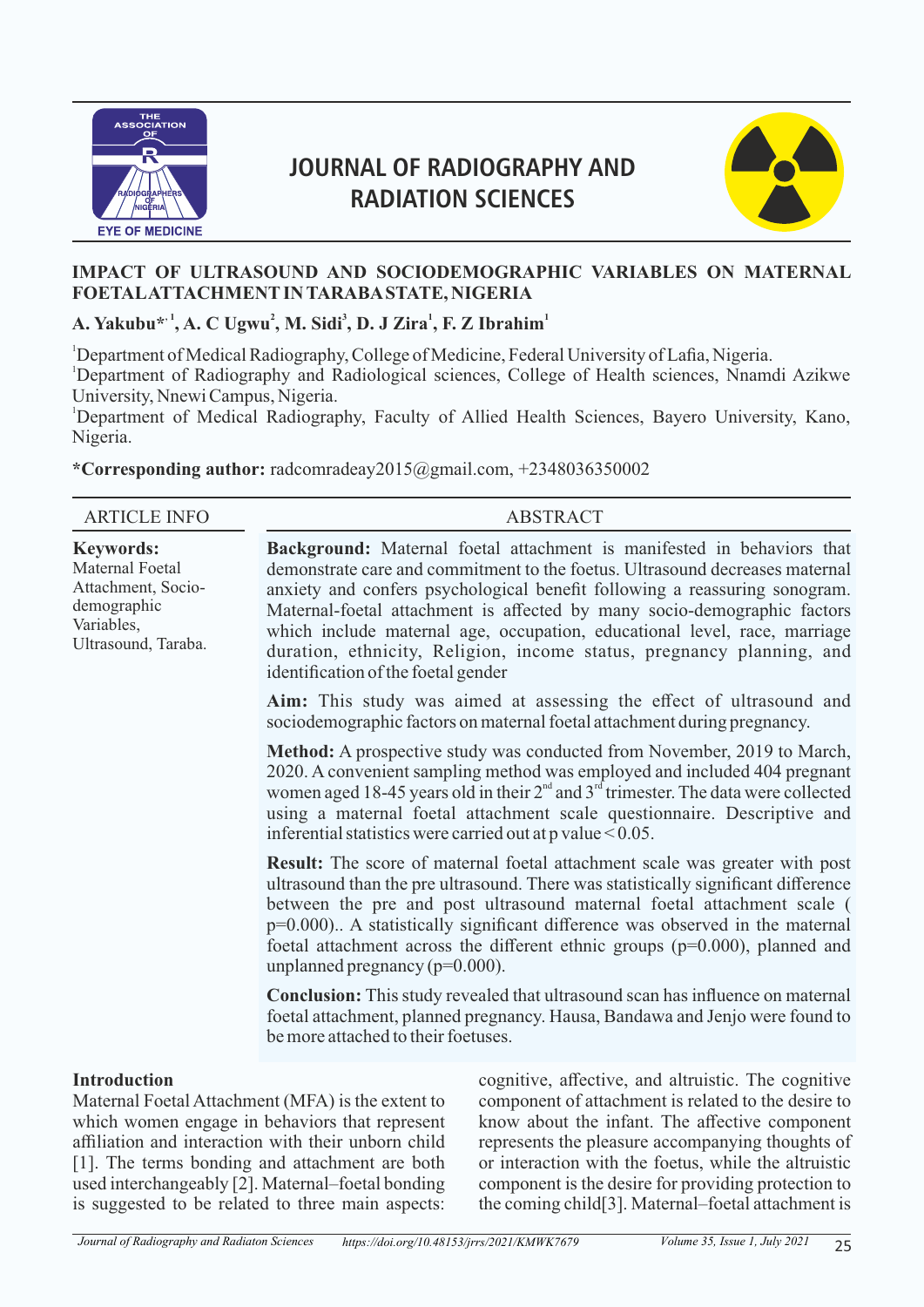manifested in behaviors that demonstrate care and commitment to the foetus and include nurturance (eating well, abstaining from harmful substances such as alcohol), comforting (stroking the belly), and physical preparation[4].

Ultrasound imaging technology allows women to have a view of their foetus's months before delivery; the function of ultrasound cannot be over emphasized. The modalitynot only allows expectant mothers to see details of their foetus (in utero), but also allow a better visual understanding of the foetal structures and growth[4]. Ultrasound has been shown to give parents a confirmation of a new life, through two components: providing a visualization of the foetus and a realization that the unit will soon become part of the family[5]. Ultrasound is also known to be a reassuring tool, showing that the life-form carried inside the expectant mother is indeed a baby; this bond has been shown to start before birth and enhanced when the mother is aware of her growing foetus[6].

Pregnancy is one of the most significant events during a woman's life time, it is considered a period with its own tasks, during which a pregnant woman has to adapt to deep physiological, psychological, social changes and development[6]. Prenatal studies have been shown to be powerful tools in nurturing the MFA between an expectant mother and her unborn foetus[4]. While there has been little difference in the MFA in visual prenatal studies such as ultrasound versus no visual studies, it is important to recognize the positive effects a prenatal ultrasound can have on this important relationship[4].Although the transition to motherhood is accepted as stressful for all ages, the relevant literature suggests that women in their twenties are considered the ideal age for this transition<sup>6</sup>. Women above eighteen years of age have greater psychosocial readiness for mothering than those below who lack the needed knowledge and experiences for effective parenting[6].

In view of the varying impact of sociodemographic factors on MFA, there is need for ultrasound and socio-demographic based values of MFA in various locations to guide Sonographers and Obstetricians in the management of different categories of patient in different areas. To the best of the researchers' knowledge, no published studies using 2D US was carried out to determine the impact of ultrasound and socio-demographic factors on maternal foetal attachment in Northeastern Nigeria, in spite of having different ethnic diversity in the study area. Sonographers in various health facilities should

pay more attention during the course of obstetric ultrasound scan to multigravid women, women with unplanned pregnancy, women in  $2<sup>nd</sup>$  trimester, Karimjo, Kabawa, Ichen and Kaka, so as to enhance their MFA. Obstetricians and midwives should educate, motivate and encouraged multigravid women, women with unplanned pregnancies,  $2<sup>nd</sup>$  trimester women, Karimjo, Kabawa, Ichen and Kaka to go for more routine obstetric ultrasound scan so as toprepare them psychologically for both birth and their role as mothers.This study was aimed at assessing the effect of ultrasound and sociodemographic factors on maternal foetal attachment during pregnancy.

# **MATERIALS AND METHODS**

This research was an experimental study as there was an intervention by ultrasound; ultrasound scan was performed before and after administering the questionnaire with the participant in supine position and the radiographer on the right side of the participant. The sonographic image on the ultrasound screen was made visible to the participant, after orienting the participant to the basic anatomy of the uterus, bladder, placenta, and foetal parts. The study was conducted in the Radiology Department of Federal Medical Centre, Jalingo, General Hospital Bali, First Referral Hospital Mutum Biyu and General Hospital Takum, Taraba State, between November 2018 and March 2019 were recruited.

In line with Helsinki Declaration, ethical approval was obtained from the Health Research Ethics Committee (HREC), Federal Medical Centre, Jalingo. The procedures were thoroughly explained to the participants including the study aims and written informed consent was signed by each participant before enrolling on the study. They were made aware of their option to withdraw from the study anytime without losing any benefit and healthcare services given by the facility. Apparently healthy pregnant women referred for an obstetric ultrasound scan in their second and third trimester were recruited for the study.

Cochran's (1977) formula was used to determine the minimum sample size for the study as stated below;

$$
n_{o} = \frac{Z^2 pq}{e^2}
$$

Where:

- $n =$  the desired sample size.
- $Z$  = the selected critical value of desired confidence level (1.96).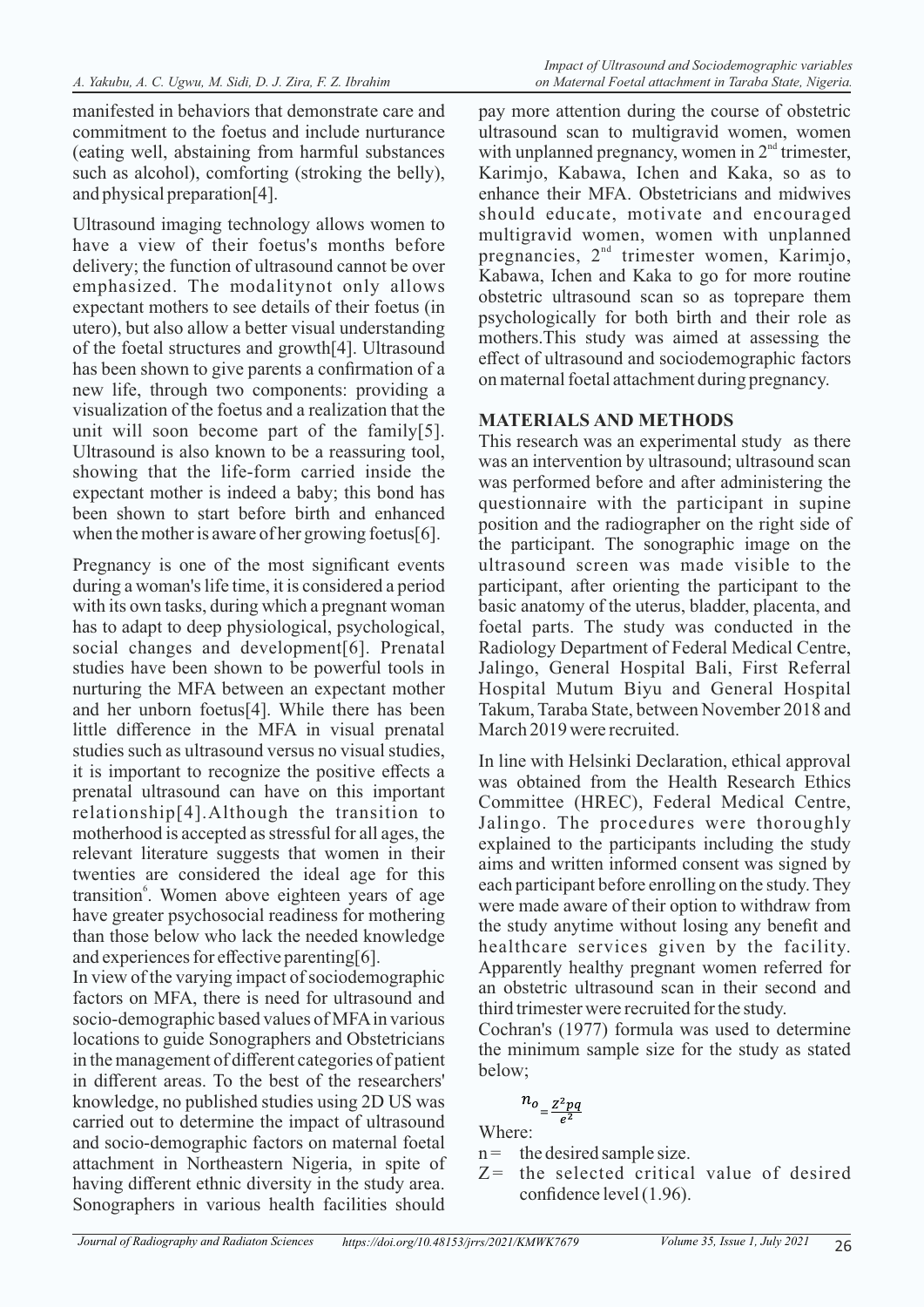- $P =$  the estimated proportion of an attribute that is present in the population (0.5).
- $q =$  proportion of sampling error in a given proportion =  $1-p(0.5)$ .
- $e =$  desired level of precision (0.05).

$$
n_o = \frac{(1.96)^2 (0.5)(0.5)}{(0.05)^2} = 384.16
$$

So, the sample size of 404 was used for the study to increase the statistical power.

Non-probability (convenient method) sampling method was adopted for the study. Pregnant women in their  $2<sup>nd</sup>$  and  $3<sup>rd</sup>$  trimester, pregnant women aged between 18-45 years and willingness to participate included in the study, while  $1<sup>st</sup>$ trimester pregnant and women below the age of 18 were excluded in the study. The decision to exclude women in the first trimester of pregnancy is justified by the fact that the questionnaires chosen to measure maternal-foetal attachment (MFAS) contains items concerning foetal movements that pregnant women are not normally able to feel before the second trimester[8].

Ultrasound scans were performed using ZONCARE i50 Ultrasound equipped with 3.5MHz transducer. The participants were examined in the supine position, the radiographer was on the right side of the participant and ultrasound gel was applied to the abdominal and pelvic area of the participant. The sonographic image on the screen was made visible to the participant, after orienting the participant to the basic anatomy of the uterus, bladder, placenta, and foetal parts, a free exchange of questions and ideas was encouraged between the participant and the sonographer. Women were asked to identify specific foetal body parts or movements, at 12 weeks they were able to see the foetal head, body, hands, feet, and foetal heart beat, at 20 weeks these foetal parts were seen more clearly. The average duration of the ultrasound examination was 12.5 minutes (range, 10–25 minutes), average time viewing the screen was 14 minutes (range, 3–25 minutes), women were allowed to ask an average of 4 questions per session  $(range, 1-7)[9].$ 

Statistical Package for the Social Sciences (SPSS) version 26.0 for Microsoft Windows was used for

the analysis. The instrument used for measuring the MFA was in likert style (ordinal scale), hence the data was assumed to be non-parametric. Descriptive analysis was used to obtain the frequency and percentages of the participant's bio data. Wilcoxon test was used to obtain the differences between pre and post ultrasound mean scores of the maternal foetal attachment scale. Mann Whitney U test was used to find out the impact of gestational age and pregnancy planning on maternal foetal attachment after ultrasound scan. Kruskal-Wallis H Test was used to find out the impact of maternal age, ethnicity, educational qualification, occupation, and marriage duration after an ultrasound scan. The level of significance was taken at P values less than 0.05.

### **RESULTS**

Table 1a-c shows frequency and percentage distribution of maternal foetal attachment scale responses, 114 (28.2%) of the participant strongly agreed to have pictured themselves feeding their babies after the ultrasound scan, as opposed to 3 (0.7%) before the ultrasound scan. Sixty-two (15.3%) strongly agreed to be eager to looking forward to seeing how their babies look after the ultrasound scan, contrary to  $4(1.0\%)$  before the ultrasound scan. Following the ultrasound 64 (15.8%) of the participants strongly agreed to have been talking to their unborn babies as against the 5 (1.2%) before the ultrasound scan. After the ultrasound scan, 51 (12.6%) strongly agreed that they can guess what their babies personality will be, versus 3 (0.7%) ahead of the ultrasound scan. Also, after the ultrasound scan, 61 (15.1%) strongly agreed that the trouble of being pregnant worth it, as opposed to 9 (2.2%) prior to the ultrasound scan. Three hundred and ninety-eight (98.5%) attached to their baby after watching the ultrasound. Wilcoxon test shows that a of the participant agreed that they feel more difference between pre and post ultrasound scores of maternal foetal attachment scale is statistically significant  $(Z=-13.64, p=0.000)$ , with post ultrasound score being greater than the pre ultrasound positively, hence ultrasound has an influence on maternal foetal attachment.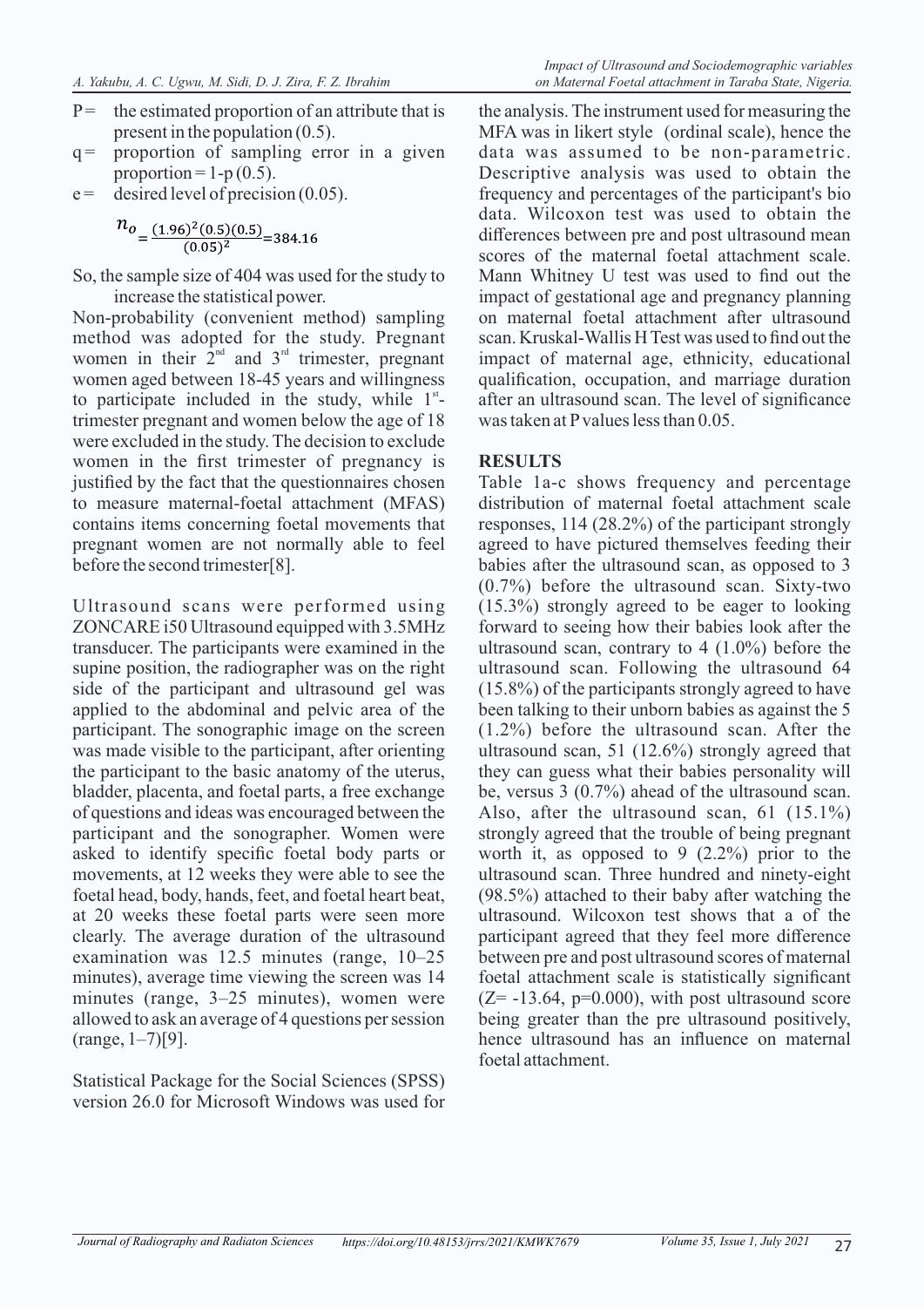#### *Impact of Ultrasound and Sociodemographic variables A. Yakubu, A. C. Ugwu, M. Sidi, D. J. Zira, F. Z. Ibrahim on Maternal Foetal attachment in Taraba State, Nigeria.*

| <b>MFAS Questions</b>                              | <b>Responses</b> |                                                               |                  |                           |     |             |     |                   |     |           |                  |                      |
|----------------------------------------------------|------------------|---------------------------------------------------------------|------------------|---------------------------|-----|-------------|-----|-------------------|-----|-----------|------------------|----------------------|
|                                                    | ${\rm SN}$       | Items                                                         |                  | Definitely<br>Yes $(\% )$ |     | Yes $(\% )$ |     | Uncertain $(\% )$ |     | No $(\%)$ |                  | Definitely No<br>(%) |
|                                                    | Q1               | Picture myself feeding baby                                   | 3                | 0.7%                      | 281 | 69.6%       | 96  | 23.8%             | 24  | 5.9%      | $\mathbf{0}$     | $0.0\%$              |
| <b>ROLE TAKING</b>                                 | Q2               | Imagine myself taking care of baby                            | 7                | 1.7%                      | 218 | 54.0%       | 127 | 31.4%             | 52  | 12.9%     | $\mathbf{0}$     | $0.0\%$              |
|                                                    | Q <sub>3</sub>   | Can hardly wait to hold baby                                  | $\mathbf{1}$     | 0.2%                      | 217 | 53.7%       | 138 | 34.2%             | 48  | 11.9%     | $\mathbf{0}$     | $0.0\%$              |
|                                                    | Q <sub>4</sub>   | Enjoy watch tummy jiggle as baby<br>kicks                     | 6                | 1.5%                      | 258 | 63.9%       | 95  | 23.5%             | 45  | 11.1%     | $\mathbf{0}$     | $0.0\%$              |
| <b>DIFFRENTIATIO OF</b><br><b>SELF FROM FEOTUS</b> | $\mathrm{Q}5$    | Looking forward to see how the baby<br>looks                  | $\overline{4}$   | 1.0%                      | 260 | 64.4%       | 87  | 21.5%             | 51  | 12.6%     | 2                | 0.5%                 |
|                                                    | Q <sub>6</sub>   | Decided on a name for a girl                                  | $\mathbf{1}$     | 0.2%                      | 206 | 51.0%       | 86  | 21.3%             | 111 | 27.5%     | $\mathbf{0}$     | $0.0\%$              |
|                                                    | Q7               | Talk to my unborn baby                                        | 5                | 1.2%                      | 211 | 52.2%       | 103 | 25.5%             | 81  | 20.0%     | 4                | 1.0%                 |
|                                                    | Q8               | Refer to baby by nickname                                     | 2                | 0.5%                      | 230 | 56.9%       | 99  | 24.5%             | 71  | 17.6%     | 2                | 0.5%                 |
| <b>INTERACTION WITH</b><br><b>FOETUS</b>           | Q <sub>9</sub>   | I poke to get him/her to poke back                            | 2                | 0.5%                      | 235 | 58.2%       | 86  | 21.3%             | 81  | 20.0%     | $\mathbf{0}$     | $0.0\%$              |
|                                                    | O10              | I stroke my tummy to quite baby                               | $\overline{4}$   | 1.0%                      | 231 | 57.2%       | 97  | 24.0%             | 72  | 17.8%     | $\boldsymbol{0}$ | $0.0\%$              |
| Q11                                                |                  | I grasp baby foot to move it around                           | $\bf{0}$         | $0.0\%$                   | 259 | 64.1%       | 74  | 18.3%             | 71  | 17.6%     | $\boldsymbol{0}$ | $0.0\%$              |
|                                                    | Q12              | Wonder if baby feels cramped in<br>there                      | 5                | 1.2%                      | 219 | 54.2%       | 103 | 25.5%             | 75  | 18.6%     | 2                | 0.5%                 |
|                                                    | Q13              | Can guess what my baby's<br>personality will be               | 3                | 0.7%                      | 261 | 64.6%       | 76  | 18.8%             | 62  | 15.3%     | 2                | 0.5%                 |
| <b>ATTRIBUTING</b>                                 | O14              | Wonder if baby can hear inside                                | 3                | 0.7%                      | 244 | 60.4%       | 80  | 19.8%             | 74  | 18.3%     | 3                | 0.7%                 |
| <b>CHARACTERISTICS</b><br><b>TO FOETUS</b>         | Q15              | Wonder if baby thinks and feels<br>inside                     | $\overline{4}$   | 1.0%                      | 270 | 66.8%       | 74  | 18.3%             | 56  | 13.9%     | $\mathbf{0}$     | $0.0\%$              |
|                                                    | Q16              | Baby kicks to tell me it is eating time                       | 9                | 2.2%                      | 272 | 67.3%       | 81  | 20.0%             | 42  | 10.4%     | $\mathbf{0}$     | $0.0\%$              |
|                                                    | Q17              | Can tell baby has hiccoughs                                   | $\boldsymbol{0}$ | 0.0%                      | 48  | 11.9%       | 325 | 80.4%             | 26  | 6.4%      | 5                | $1.2\%$              |
|                                                    | Q18              | Feel the trouble of being pregnant is<br>worth it             | 9                | 2.2%                      | 315 | 78.0%       | 56  | 13.9%             | 21  | 5.2%      | 3                | 0.7%                 |
|                                                    | O19              | Do things to stay healthy                                     | 10               | 2.5%                      | 301 | 74.5%       | 54  | 13.4%             | 39  | 9.7%      | $\mathbf{0}$     | $0.0\%$              |
| <b>GIVING OF SELF</b>                              | Q20              | I eat meat and vegetable to be sure<br>my baby gets good diet | 9                | 2.2%                      | 312 | 77.2%       | 56  | 13.9%             | 27  | 6.7%      | $\mathbf{0}$     | $0.0\%$              |
|                                                    | Q21              | Feel my body is ugly                                          | $\mathbf{0}$     | 0.0%                      | 5   | 1.2%        | 127 | 31.4%             | 224 | 55.4%     | 48               | 11.9%                |
|                                                    | Q22              | Give up doing things to help my baby                          | 21               | 5.2%                      | 293 | 72.5%       | 69  | 17.1%             | 21  | 5.2%      | $\mathbf{0}$     | $0.0\%$              |

#### **Table 1b: Post-Ultrasound frequency and percentage distribution of maternal foetal attachment scale response**

| <b>MFAS Questions Responses</b>          |                |                                                        |                   |       |     |       |           |       |                |       |                              |         |
|------------------------------------------|----------------|--------------------------------------------------------|-------------------|-------|-----|-------|-----------|-------|----------------|-------|------------------------------|---------|
|                                          | <b>SN</b>      | Items                                                  | Definitely<br>Yes |       | Yes |       | Uncertain |       | N <sub>o</sub> |       | Definitely<br>N <sub>o</sub> |         |
|                                          | Q1             | Picture myself<br>feeding baby<br>Imagine              | 114               | 28.2% | 247 | 61.1% | 23        | 5.7%  | 20             | 5.0%  | $\mathbf{0}$                 | $0.0\%$ |
| <b>ROLE TAKING</b>                       | Q2             | myself taking<br>care of baby                          | 110               | 27.2% | 231 | 57.2% | 24        | 5.9%  | 39             | 9.7%  | $\boldsymbol{0}$             | $0.0\%$ |
|                                          | Q <sub>3</sub> | Can hardly<br>wait to hold<br>baby                     | 105               | 26.0% | 228 | 56.4% | 43        | 10.6% | 28             | 6.9%  | $\mathbf{0}$                 | $0.0\%$ |
| <b>DIFFRENTIATIO OF</b>                  | Q <sub>4</sub> | Enjoy watch<br>tummy jiggle<br>as baby kicks           | 57                | 14.1% | 300 | 74.3% | 25        | 6.2%  | 22             | 5.4%  | $\mathbf{0}$                 | $0.0\%$ |
| <b>SELF FROM</b><br><b>FEOTUS</b>        | Q <sub>5</sub> | Looking<br>forward to see<br>how the baby<br>looks     | 62                | 15.3% | 285 | 70.5% | 28        | 6.9%  | 29             | 7.2%  | $\overline{0}$               | $0.0\%$ |
|                                          | Q <sub>6</sub> | Decided on a<br>name for a girl                        | 56                | 13.9% | 243 | 60.1% | 30        | 7.4%  | 75             | 18.6% | $\overline{0}$               | $0.0\%$ |
|                                          | Q7             | Talk to my<br>unborn baby                              | 64                | 15.8% | 242 | 59.9% | 35        | 8.7%  | 63             | 15.6% | $\boldsymbol{0}$             | $0.0\%$ |
|                                          | Q8             | Refer to baby<br>by nickname                           | 34                | 8.4%  | 278 | 68.8% | 44        | 10.9% | 48             | 11.9% | $\boldsymbol{0}$             | $0.0\%$ |
| <b>INTERACTION</b><br><b>WITH FOETUS</b> | O <sub>9</sub> | I poke to get<br>him/her to<br>poke back               | 57                | 14.1% | 276 | 68.3% | 24        | 5.9%  | 47             | 11.6% | $\mathbf{0}$                 | $0.0\%$ |
|                                          | Q10            | I stroke my<br>tummy to quite<br>baby                  | 39                | 9.7%  | 273 | 67.6% | 48        | 11.9% | 44             | 10.9% | $\overline{0}$               | $0.0\%$ |
|                                          | Q11            | I grasp baby<br>foot to move it<br>around<br>Wonder if | 27                | 6.7%  | 309 | 76.5% | 20        | 5.0%  | 48             | 11.9% | $\mathbf{0}$                 | $0.0\%$ |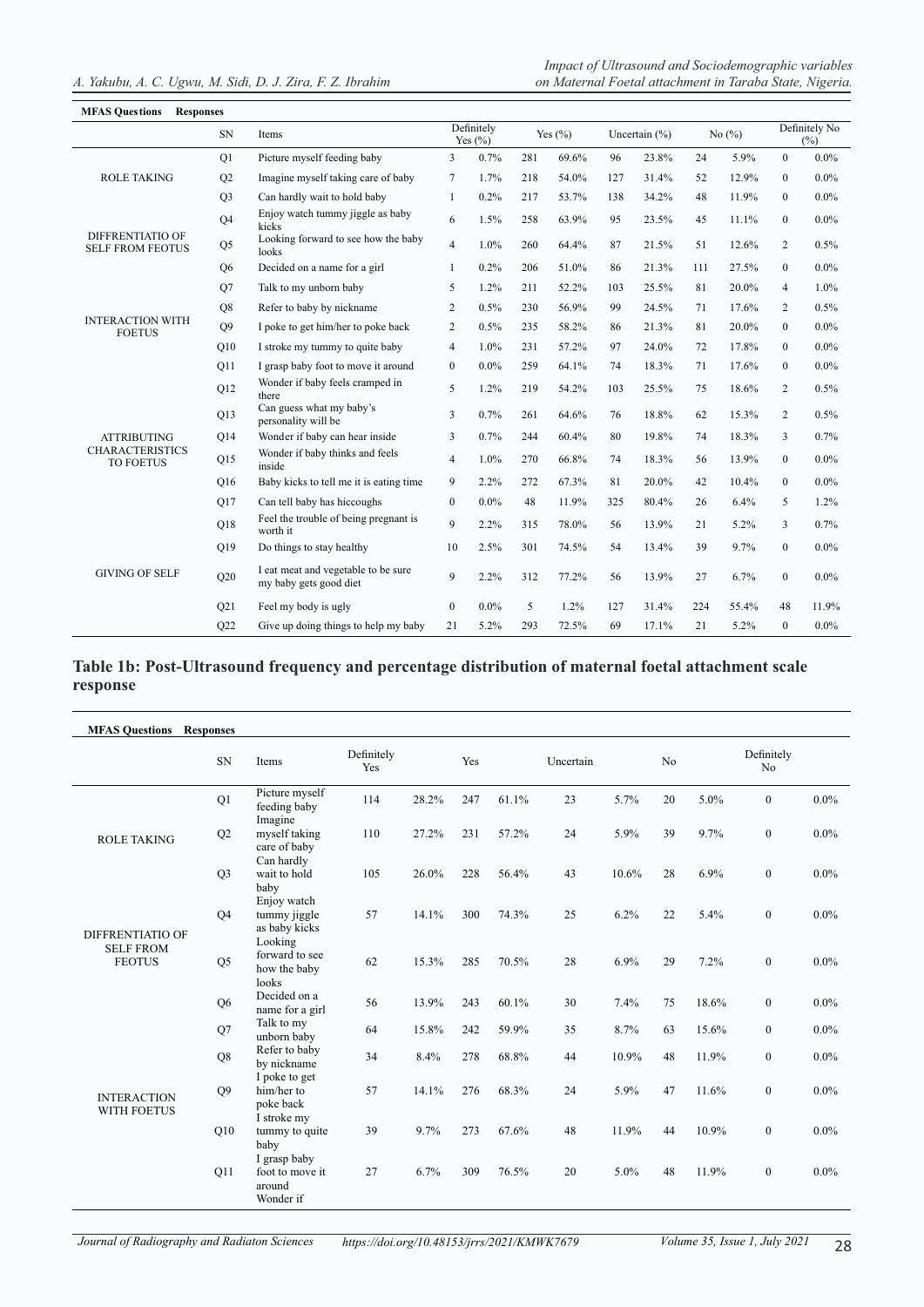| <b>MFAS Questions</b>                      | <b>Responses</b> |                                                           |                   |         |     |       |           |       |                  |         |                  |         |
|--------------------------------------------|------------------|-----------------------------------------------------------|-------------------|---------|-----|-------|-----------|-------|------------------|---------|------------------|---------|
|                                            | SN               | Items                                                     | Definitely<br>Yes |         | Yes |       | Uncertain |       | No.              |         | Definitely<br>No |         |
|                                            | Q12              | baby feels<br>cramped in<br>there<br>Can guess<br>what my | 71                | 17.6%   | 251 | 62.1% | 32        | 7.9%  | 50               | 12.4%   | $\overline{0}$   | $0.0\%$ |
| <b>ATTRIBUTING</b>                         | Q13              | baby's<br>personality<br>will be<br>Wonder if             | 51                | 12.6%   | 286 | 70.8% | 31        | 7.7%  | 36               | 8.9%    | $\overline{0}$   | $0.0\%$ |
| <b>CHARACTERISTICS</b><br><b>TO FOETUS</b> | Q14              | baby can hear<br>inside<br>Wonder if                      | 48                | 11.9%   | 278 | 68.8% | 29        | 7.2%  | 49               | 12.1%   | $\boldsymbol{0}$ | $0.0\%$ |
|                                            | Q15              | baby thinks<br>and feels<br>inside                        | 36                | 8.9%    | 307 | 76.0% | 31        | 7.7%  | 30               | 7.4%    | $\overline{0}$   | $0.0\%$ |
|                                            | Q16              | Baby kicks to<br>tell me it is<br>eating time             | 103               | 25.5%   | 268 | 66.3% | 17        | 4.2%  | 16               | 4.0%    | $\overline{0}$   | $0.0\%$ |
|                                            | Q17              | Can tell baby<br>has hiccoughs<br>Feel the                | $\mathbf{0}$      | $0.0\%$ | 55  | 13.6% | 325       | 80.4% | 24               | 5.9%    | $\overline{0}$   | $0.0\%$ |
|                                            | Q18              | trouble of<br>being pregnant<br>is worth it               | 61                | 15.1%   | 317 | 78.5% | 22        | 5.4%  | $\overline{4}$   | 1.0%    | $\overline{0}$   | $0.0\%$ |
|                                            | Q19              | Do things to<br>stay healthy<br>I eat meat and            | 72                | 17.8%   | 328 | 81.2% | 4         | 1.0%  | $\mathbf{0}$     | $0.0\%$ | $\overline{0}$   | $0.0\%$ |
| <b>GIVING OF SELF</b>                      | Q20              | vegetable to be<br>sure my baby<br>gets good diet         | 68                | 16.8%   | 329 | 81.4% | $\tau$    | 1.7%  | $\boldsymbol{0}$ | $0.0\%$ | $\overline{0}$   | $0.0\%$ |
|                                            | Q21              | Feel my body<br>is ugly<br>Give up doing                  | $\mathbf{0}$      | $0.0\%$ | 5   | 1.2%  | 74        | 18.3% | 214              | 53.0%   | 111              | 27.5%   |
|                                            | Q22              | things to help<br>my baby                                 | 89                | 22.0%   | 304 | 75.2% | 8         | 2.0%  | $\overline{3}$   | 0.7%    | $\overline{0}$   | $0.0\%$ |

**Table 1c: Post-Ultrasound frequency and percentage distribution response related to foetus viewed on the screen**

|                | Post ultrasound questions                                                                                           | <b>Responses</b>                                                  |          |                    |       |                                |         |              |         |                |         |
|----------------|---------------------------------------------------------------------------------------------------------------------|-------------------------------------------------------------------|----------|--------------------|-------|--------------------------------|---------|--------------|---------|----------------|---------|
| <b>SN</b>      | Items                                                                                                               | Uncertain<br>Strongly<br>Agree $(\% )$<br>$(\%)$<br>agree $(\% )$ |          | Disagree<br>$(\%)$ |       | Strongly<br>Disagree<br>$(\%)$ |         |              |         |                |         |
| Q <sub>1</sub> | While I was<br>watching the<br>ultrasound, I learned<br>to see my baby on<br>the monitor.                           | 83                                                                | 20.5%    | 320                | 79.2% | $\mathbf{0}$                   | $0.0\%$ | $\mathbf{0}$ | $0.0\%$ | $\overline{0}$ | $0.0\%$ |
| Q <sub>2</sub> | After watching the<br>ultrasound, I know<br>my baby better.<br>After watching the<br>ultrasound of my<br>baby, I am | 62                                                                | $15.3\%$ | 336                | 83.2% | 3                              | $0.7\%$ | $\theta$     | $0.0\%$ | 3              | $0.7\%$ |
| Q <sub>3</sub> | concerned about<br>how my feeling<br>might affect my<br>baby.<br>After viewing the<br>ultrasound, I am              | 69                                                                | $17.1\%$ | 306                | 75.7% | 17                             | $4.2\%$ | 9            | $2.2\%$ | 3              | $0.7\%$ |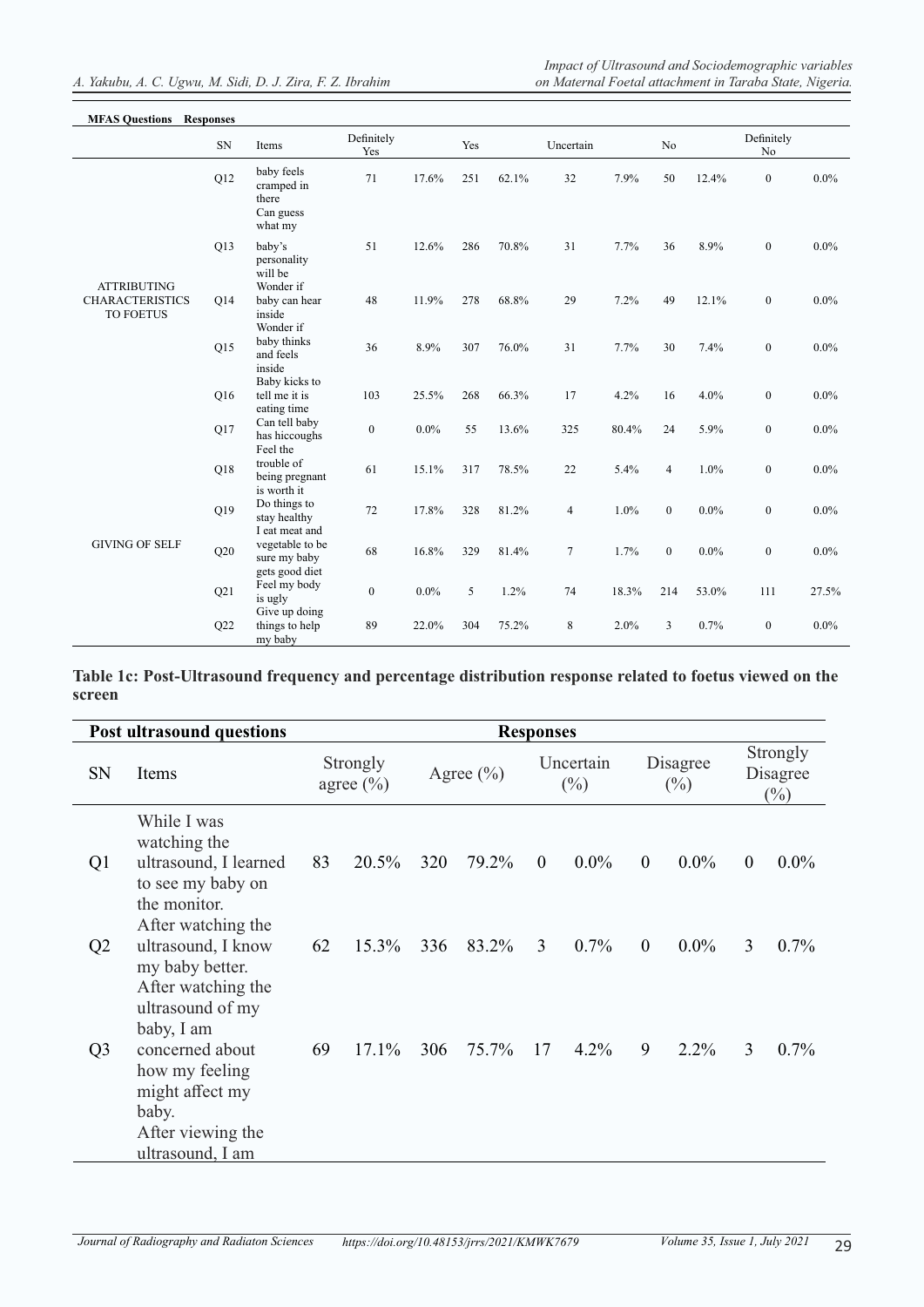*A. Yakubu, A. C. Ugwu, M. Sidi, D. J. Zira, F. Z. Ibrahim on Maternal Foetal attachment in Taraba State, Nigeria.*

*Impact of Ultrasound and Sociodemographic variables* 

|  | <b>Post ultrasound questions</b> |  |
|--|----------------------------------|--|

|                | <b>Post ultrasound questions</b>                                                                                                | <b>Responses</b> |                           |     |               |    |                     |                  |                    |                  |                                |
|----------------|---------------------------------------------------------------------------------------------------------------------------------|------------------|---------------------------|-----|---------------|----|---------------------|------------------|--------------------|------------------|--------------------------------|
| <b>SN</b>      | Items                                                                                                                           |                  | Strongly<br>agree $(\% )$ |     | Agree $(\% )$ |    | Uncertain<br>$(\%)$ |                  | Disagree<br>$(\%)$ |                  | Strongly<br>Disagree<br>$(\%)$ |
| Q4             | concerned about<br>how my eating<br>might affect my<br>baby.<br>After viewing the<br>ultrasound, I am                           | 57               | 14.1%                     | 309 | 76.5%         | 32 | 7.9%                | 6                | 1.5%               | $\boldsymbol{0}$ | $0.0\%$                        |
| Q <sub>5</sub> | concerned about<br>how exercise might<br>affect my baby.<br>After viewing the<br>ultrasound, I am                               | 53               | 13.1%                     | 328 | 81.2%         | 20 | 5.0%                | 3                | 0.7%               | $\boldsymbol{0}$ | $0.0\%$                        |
| Q <sub>6</sub> | concerned about<br>how my daily habits<br>(smoking, alcohol,<br>etc.) affect my baby.<br>After watching the<br>ultrasound, I am | 59               | 14.6%                     | 315 | 78.0%         | 30 | 7.4%                | $\mathbf{0}$     | $0.0\%$            | $\overline{0}$   | $0.0\%$                        |
| Q7             | more concerned<br>about my baby's<br>health.<br>After watching the                                                              | 82               | 20.3%                     | 311 | 77.0%         | 11 | 2.7%                | $\mathbf{0}$     | $0.0\%$            | $\mathbf{0}$     | $0.0\%$                        |
| Q8             | ultrasound, I feel<br>more attached to my<br>baby.<br>There was more                                                            | 99               | 24.5%                     | 299 | 74.0%         | 6  | 1.5%                | $\mathbf{0}$     | $0.0\%$            | $\theta$         | $0.0\%$                        |
| Q <sub>9</sub> | time to see my<br>baby's reactions to<br>things I did during<br>the ultrasound.<br>Watching the                                 | 41               | 10.1%                     | 150 | 37.1%         | 97 | 24.0%               | 79               | 19.6%              | 37               | 9.2%                           |
| Q10            | ultrasound of my<br>baby was<br>worthwhile.                                                                                     | 119              | 29.5%                     | 278 | 68.8%         | 7  | 1.7%                | $\boldsymbol{0}$ | $0.0\%$            | $\boldsymbol{0}$ | $0.0\%$                        |

### **Table 2: Comparison of the maternal foetal attachment between maternal age group**

Table 2 shows that there is no significant difference in the maternal foetal attachment of the participants across the various age groups (p=0.083).

Table 4 shows that there is a significant difference in the maternal foetal attachment of the participants

| Maternal age |     |           |
|--------------|-----|-----------|
| (Years)      | N   | Mean Rank |
| $18 - 25$    | 194 | 202.62    |
| $26 - 35$    | 181 | 197.51    |
| 36 and above | 29  | 232.86    |
|              |     |           |

across the different ethnic groups (p=0.000).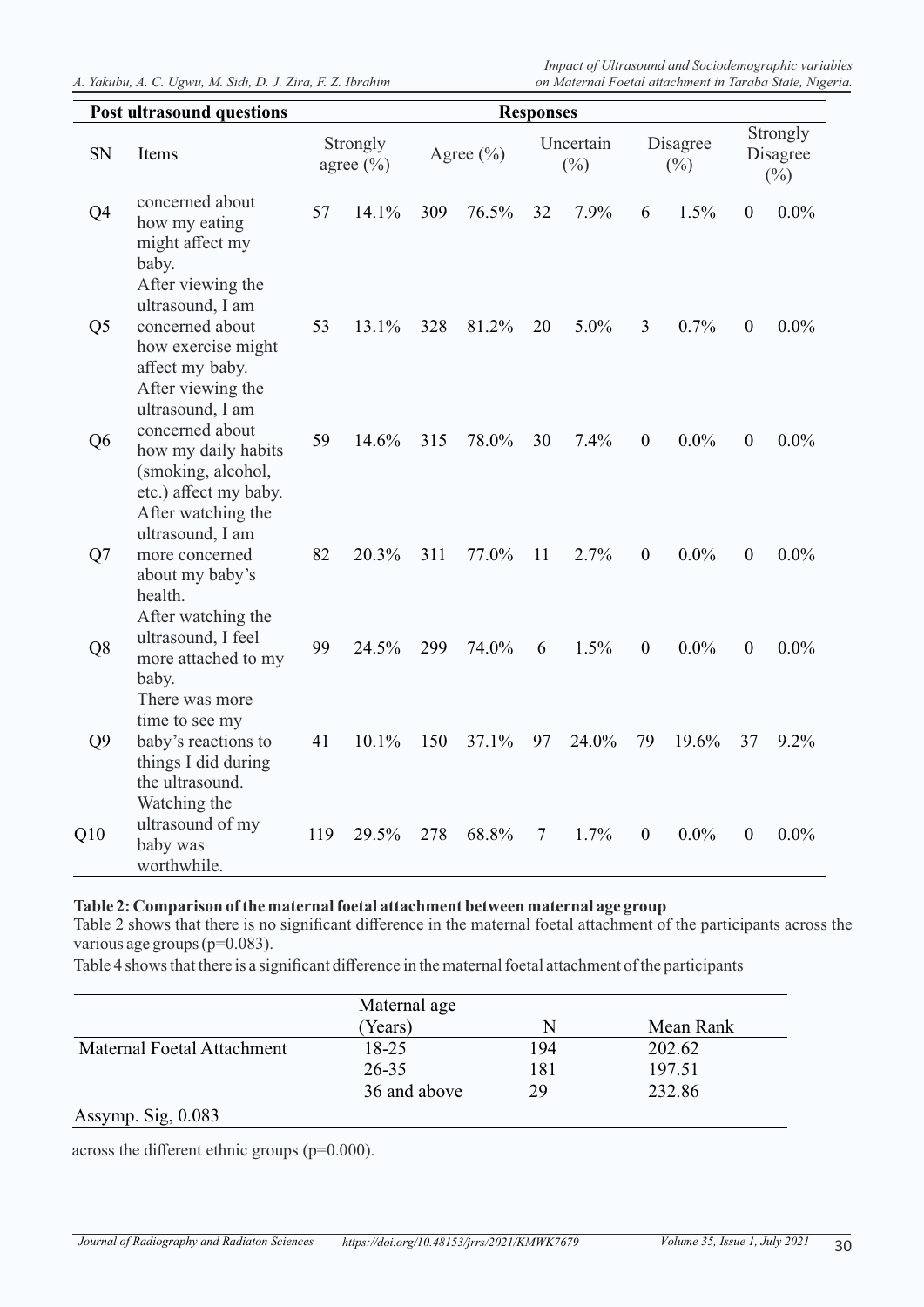|                            | <b>ETHNICITY</b> | N              | Mean Rank |
|----------------------------|------------------|----------------|-----------|
| Maternal Foetal Attachment | Bandawa          | 6              | 269.75    |
|                            | Chamba           | 20             | 191.95    |
|                            | Dakawa           | 10             | 172.50    |
|                            | Fulani           | 54             | 199.19    |
|                            | Hausa            | 30             | 276.23    |
|                            | Ichen            | 13             | 172.50    |
|                            | Jenjo            | 13             | 262.27    |
|                            | Jibawa           | 18             | 204.92    |
|                            | Jukun            | 25             | 219.18    |
|                            | Kabawa           | 5              | 172.50    |
|                            | Kaka             | 20             | 172.50    |
|                            | Kambu            | 8              | 227.75    |
|                            | Karimjo          | 8              | 172.50    |
|                            | Kumbo            | 10             | 230.85    |
|                            | Kuteb            | 28             | 172.50    |
|                            | Mambila          | 32             | 213.22    |
|                            | Mbanso           | 12             | 172.50    |
|                            | Mumuye           | 32             | 196.41    |
|                            | Tigun            | $\overline{7}$ | 172.50    |
|                            | Tiv              | 16             | 172.50    |
|                            | Wurkun           | 29             | 192.62    |
|                            | Yandang          | 8              | 172.50    |
|                            | Total            | 404            |           |
| Assymp. Sig. $0'000$       |                  |                |           |

#### **Table 4: Comparison of the maternal foetal attachment between various ethnic groups**

Table 4.5 shows no significant difference was observed in maternal foetal attachment between the different educational qualification levels (p=0.725).

|  | Table 5: Comparison of the maternal foetal attachment between various educational qualifications |  |  |
|--|--------------------------------------------------------------------------------------------------|--|--|
|  |                                                                                                  |  |  |

|                            | EDU. QUALI.         | N   | Mean Rank |
|----------------------------|---------------------|-----|-----------|
| Maternal Foetal Attachment | No formal education | 62  | 197.60    |
|                            | Primary School      | 119 | 199.50    |
|                            | Secondary School    | 110 | 209.63    |
|                            | Tertiary level      | 113 | 201.41    |
|                            | Total               | 404 |           |
| Assymp. Sig. $0.725$       |                     |     |           |

Table 6 shows that no significant difference is observed in the maternal foetal attachment across the four respective occupational groups (p=0.059).

#### **Table 6: Comparison of the maternal foetal attachment between various Occupations**

|                                           | <b>OCCUPATION</b> | N   | Mean Rank |
|-------------------------------------------|-------------------|-----|-----------|
| Maternal Foetal Attachment                | House wife        | 182 | 209.13    |
|                                           | Employed          | 30  | 172.50    |
|                                           | Unemployed        | 179 | 202.97    |
|                                           | <b>Business</b>   | 13  | 172.50    |
| $\Lambda$ corrected $\Omega$ $\sim$ 0.050 | Total             | 404 |           |

Assymp. Sig. 0.059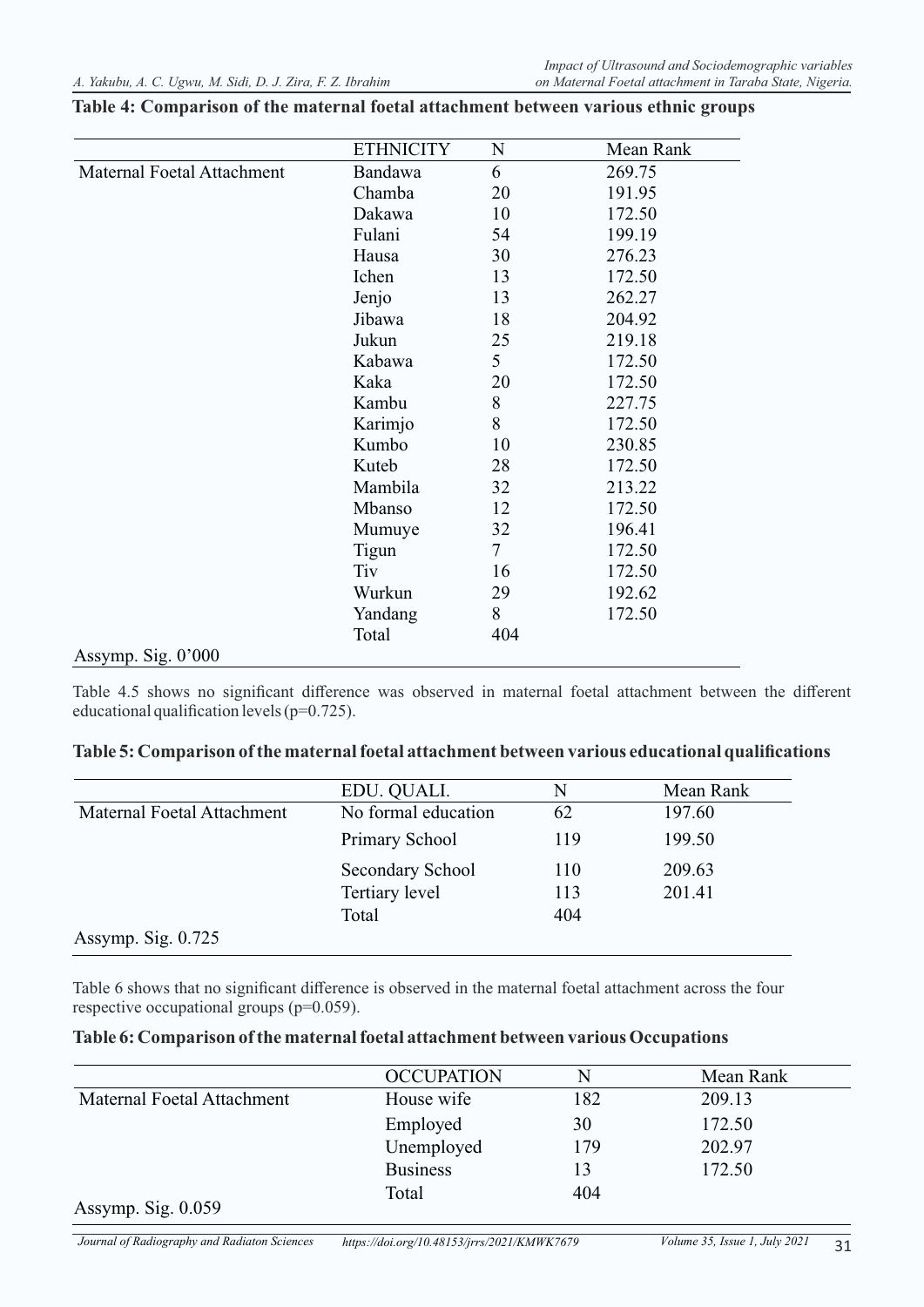Table 7 show that there is a significant difference in the maternal foetal attachment between  $2<sup>nd</sup>$  and  $3<sup>rd</sup>$  trimester  $(p=0.01)$ .

|                                             | <b>GESTATIONAL</b>   |     |           |
|---------------------------------------------|----------------------|-----|-----------|
| AGE                                         |                      | N   | Mean Rank |
| <b>MATERNAL FOETAL</b><br><b>ATTACHMENT</b> | <b>3RD TRIMESTER</b> | 215 | 224.36    |
|                                             | 2ND TRIMESTER        | 189 | 183.28    |
|                                             | Total                | 404 |           |
| Assymp. Sig $(0.000)$                       |                      |     |           |

#### **Table 7: Comparison of the maternal foetal attachment between 2nd and 3nd trimester**

#### **Table 9: Comparison of the maternal foetal attachment between planned and unplanned pregnancies**

|                                             | <b>PRENANCY</b> |     | Mean   |
|---------------------------------------------|-----------------|-----|--------|
|                                             | <b>PLANNING</b> | N   | Rank   |
| <b>MATERNAL FOETAL</b><br><b>ATTACHMENT</b> | UNPLANNED       | 83  | 188.58 |
|                                             | PLANNED         | 321 | 256.35 |
|                                             | Total           | 404 |        |
| Assymp. Sig. $(0.000)$                      |                 |     |        |

Table 9 shows a significant difference in the maternal foetal attachment and pregnancy planning ( $p=0.000$ ).

Table 10 shows that there is no significant difference in the maternal foetal attachment of the participants across the various marriage duration groups (p=0.274).

| Table 10: Comparison of the maternal foetal attachment between various marriage duration |  |  |  |  |  |  |  |  |
|------------------------------------------------------------------------------------------|--|--|--|--|--|--|--|--|
|------------------------------------------------------------------------------------------|--|--|--|--|--|--|--|--|

|                            | Marriage Duration    | N   | Mean Rank |
|----------------------------|----------------------|-----|-----------|
| Maternal Foetal Attachment | 1-2 Years            | 105 | 186.09    |
|                            | 3-5 Years            | 79  | 199.01    |
|                            | Greater than 5 Years | 207 | 199.88    |
| Assymp. Sig. 0.274         | Total                | 391 |           |

### **DISCUSSION**

The findings of this study shown on table 1a-c is in agreement with Sidiand Kuowho reported that ultrasound has a positive impact on maternal-foetal attachment, and that viewing the foetus during ultrasound scan influence the development of maternal foetal attachment respectively  $16,19$ . This research finding is also in tandem with that de Jong-Pleij that reported maternal foetal attachment to have increased following ultrasound scan[10], and that ultrasound may change the parental attitude toward pregnancy and may contribute to an increase in mother's bonding to her foetus[14]. The possible reason could be that, most of the women really feel nice when they hear the heartbeats of their baby when ultrasound are performed, and seeing movements of their babies make them more

enthusiastic, therefore seeing their baby growing each time ultrasound is performed increase their happiness and eagerness to hold their baby[11].

This study finding shown on table 4.2is also in line with that of Moussa and Čėsnaitė whose findings reveals that MFA mean values obtained by the different age groups did not differ significantly[12,13]and contrary to that of Hassan and Fawzi that found increased in maternal age to have overall decreased of maternal-foetal attachment, specifically 94.3% of the teenage participants were strongly attached, compared to 72.1% of those who were in their thirties or more<sup>[6]</sup>.

Table 3 finding of this study is contrary to that of

32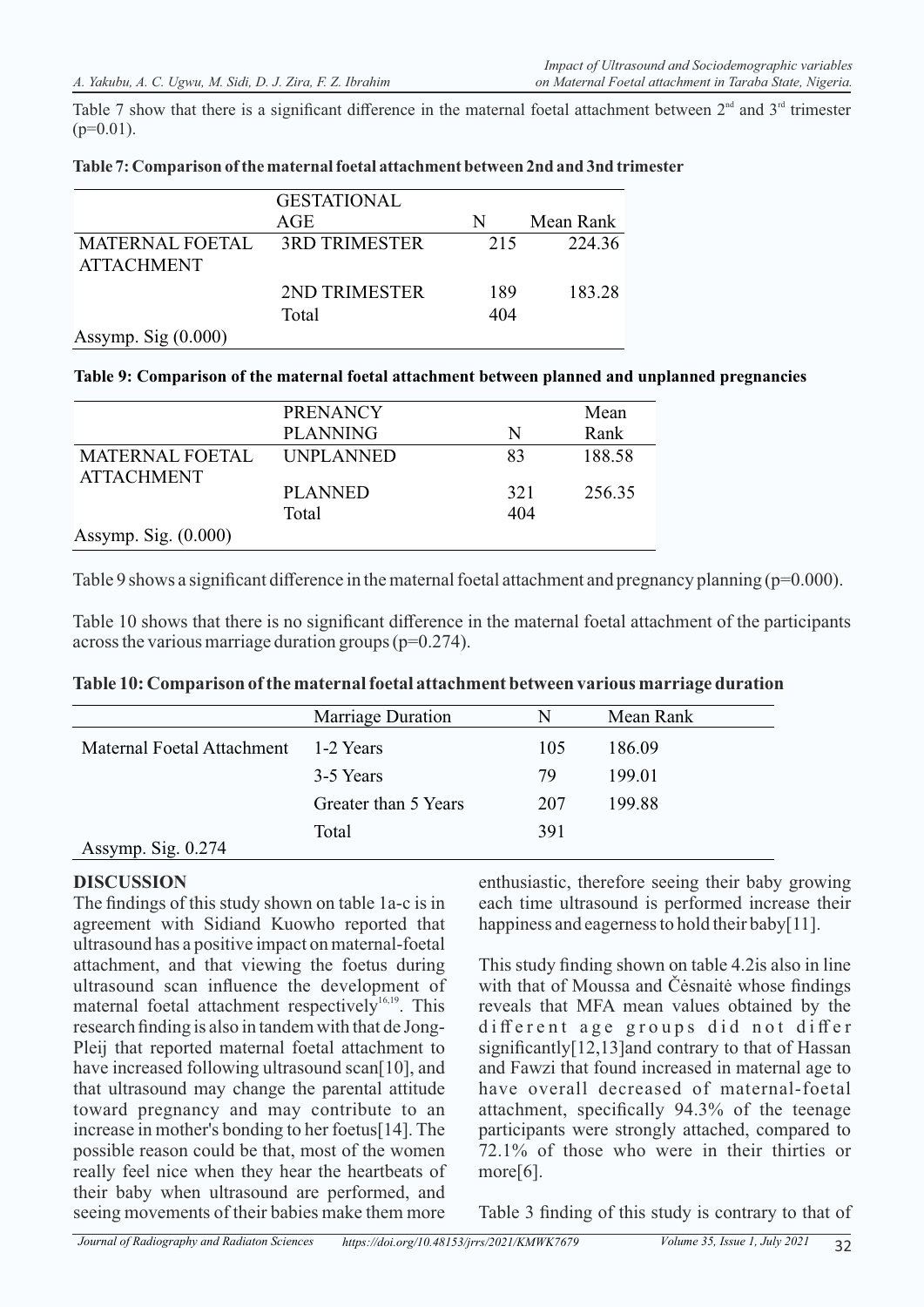Eleonora & Siddiqui that reported no differences was observed in maternal foetal attachment across three ethnic groups[14]. The possible reason of the disagreement could be the scanty number of ethnic groups involved in the previous studies.

The findings from this study shown in table 4 is contrary to the study of Ahern who revealed that pregnant women with higher level education take better care of themselves during pregnancy, thereby having a higher MFA score[15]. The possible reason for the contradiction might be due to lack of higher level education among the participant of this study, as greater percentages are in the group of primary and secondary school education.

The findings from this study shown in table 4.5 is consistent with a study by Busonera whose result showed a significant effect of the trimester  $(p=0.028)$ , with women in the third trimester of pregnancy having higher levels of attachment<sup>4</sup>. The result from this study is also in line with Righetti which showed that expectant mothers with higher gestational periods (in the third trimester) showed significantly higher mean scores[16]. A plausible explanation is that the higher the gestational age, the more likely the mother will adapt to the new role of transition and progress in the attachment process with her unborn child[12] and also ultrasound allow expectant mothers to see and understand the details of their foetal structures at  $3<sup>rd</sup>$ trimester[8].

In this study, the result shown on table 6 is in line with the study of Moussa reported that bonding did not differ significantly with the duration of  $marriage<sup>15</sup>$ .

Again finding from this study shown on table 7 is consistent with the finding of Hassan who found women with planned pregnancy to have an overall stronger maternal-foetal attachment level compared with unplanned pregnancies[6]. This result is also in tandem with the work of Shieh who found planning of pregnancy to be consistently related to maternal-foetal bonding[23]. The possible reason could be because the woman is aware, psychologically prepared and ready for transition to motherhood.

### **Conclusion**

The result of this study affirmed that ultrasound scan has influence on maternal foetal attachment.

Womenwith planned pregnancy, women in their  $3<sup>rd</sup>$ trimester, Hausa, Bandawa and Jenjo were found to be more attached to their foetuses, whereas no significant difference was found among the maternal age groups, occupation and educational qualification.

## **Recommendation from the study**

- Sonographers in various health facilities should pay more attention during the course of obstetric ultrasound scan to multigravid women, women with unplanned pregnancy, women in  $2<sup>nd</sup>$ trimester, Karimjo, Kabawa, Ichen and Kaka, so as to enhance their MFA. Obstetricians and midwives should educate, motivate and encouraged multigravid women, women with unplanned pregnancies,  $2<sup>nd</sup>$  trimester women, Karimjo, Kabawa, Ichen and Kaka to go for more routine obstetric ultrasound scan so as to prepare them psychologically for both birth and their role as mothers.
- Stakeholders should carry out a form of public enlightenment on multigravid women, women with unplanned pregnancy, women in  $2<sup>nd</sup>$  trimester, Karimjo, Kabawa, Ichen and Kaka, so as to enhance their MFA.

# **Conflict of Interest: Nil**

# **Reference**

- [1] Cranley MS. Development of a tool for the measurement of Maternal Foetal attachment during Pregnancy.*Nursing Research*1981; 30: 281–4.
- [2] Boukydis C. F. Z., Marjorie C. Treadwell, Virginia Delaney-Black, Kathleen Boyes, Mary King, Timberly Robinson, *et al*. Women's Responses to Ultrasound Examinations During Routine Screens in an Obstetric Clinic. *American Institute of Ultrasound in Medicine Journal of Ultrasound Medicine*2006; 25: 721–728
- Ustunsoz A, Guvenc G, Akyuz A. Comparison of maternal and paternal foetal attachment in Turkish couples. Midwifery 2010; 26(2): 1–9.
- [3]
- [4] Moussa S, Refaat O, Emad M, Khoweiled A, Goueli T, Ezzat M. Correlates of Antenatal Bonding: An Egyptian Study. Egyptian Journal of Psychiatry 2012; 33:126–134.
- [5] Shieh C, Kravitz M, Wang HH. What do we